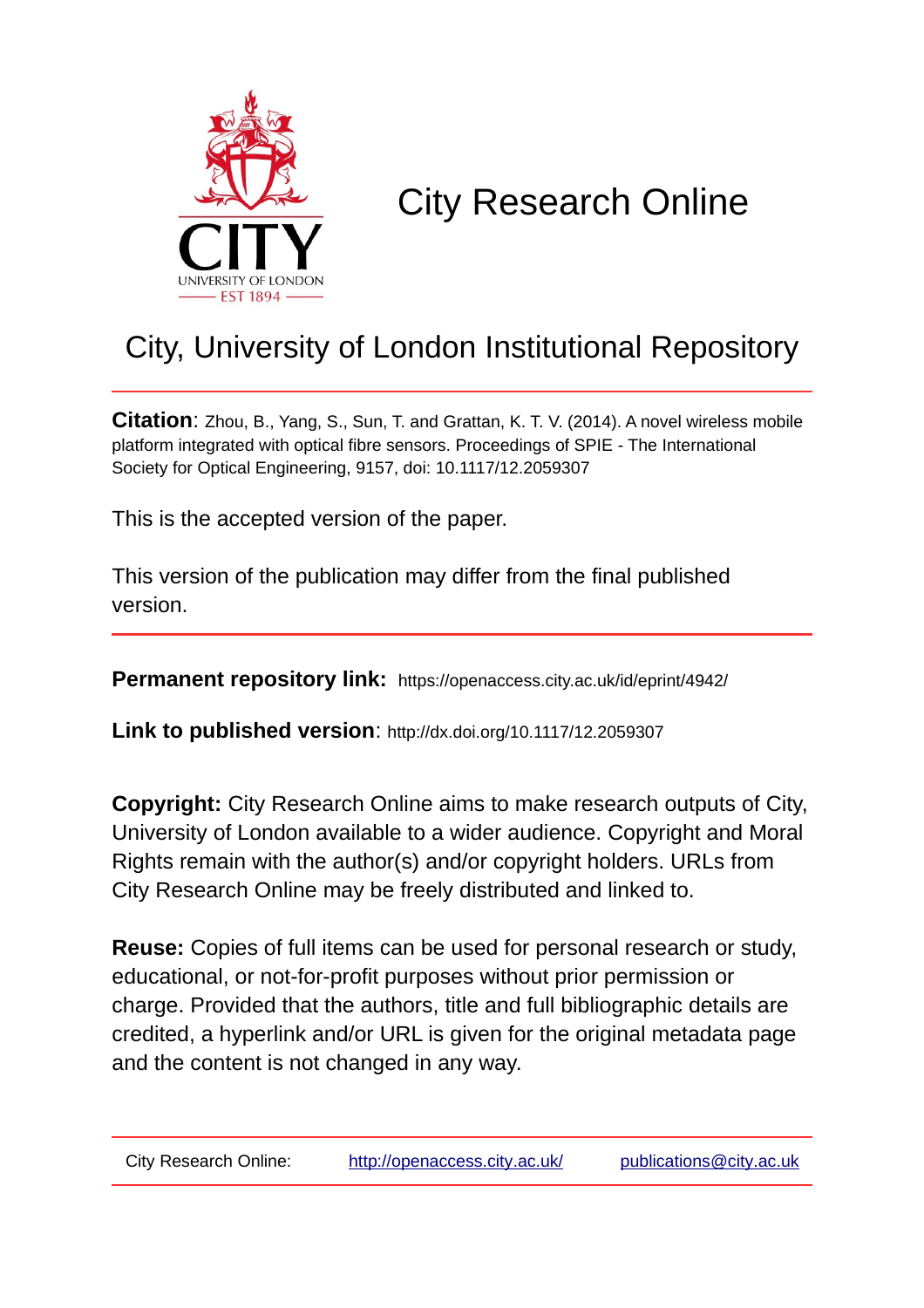### **A novel wireless mobile platform integrated with optical fibre sensors**

Bochao Zhou\*, Shuo Yang, Tong Sun, Kenneth T.V. Grattan School of Engineering and Mathematical Sciences and City Graduate School City University London, London EC1V 0HB, UK

#### **ABSTRACT**

This paper presents a novel design of wireless mobile platform which enables effective integration of a number of optical fibre sensors with an advanced mobile wireless sensor network (WSN) and allows for potential applications such as monitoring in remote and harsh environments and tracking, exploiting fully the advantages offered both by mobile WSN and by advanced optical fibre sensing technologies. The platform which was designed and implemented consists of an optical fibre sensor module and a smart mobile WSN module, which shows important advantages for mobile sensing and tracking and mesh networking. In this study, a fibre Bragg grating (FBG)-based temperature sensor was specially designed and integrated successfully into the optical fibre sensor module as an exemplar to investigate the performance of the integrated system based on the mobile WSN platform. The positive experimental results obtained have confirmed the functionality of the platform designed and demonstrated its capacity for real-time optical fibre sensor data monitoring, processing and wireless transmission. The successful creation of this type of wireless mobile platform with optical fibre sensors would be expected to make an important impact on many sectors, where either conventional optical sensor designs or WSNs alone cannot meet the systems requirements.

**Keywords:** wireless sensor network, optical fibre sensors, mobile control

#### **1. INTRODUCTION**

Optical fibre sensors have wide-ranging potential in sensing and measurement and have been proven to show a number of advantages over conventional sensor technology for a variety of applications [1]. However such optical fibre sensor systems are often used as 'stand-alone' devices in pre-defined positions as there is a need for extensive lengths of fibre optic cable connecting to all the sensors in an optical fibre network: in some circumstances this can be a problem. Wireless sensor networks (WSNs) have gained considerable, indeed world-wide attention in recent years and provide an effective means in acquiring information on parameters such as temperature, pressure, acceleration, vibration and chemical species, usually based on exploiting conventional Micro-Electro-Mechanical System (MEMS) sensors [2]. However, to date, there have been limited reports on the integration of optical sensors into a WSN platform. Most WSN systems do not use optical fibre sensors and thus fail to benefit from the synergy of both technologies – accessing the advantages seen in the use of a wireless sensor networks and coupling these with the benefits of the advanced design and significant capabilities of optical fibre sensors.

In addition, mobile robots have been used widely to perform a wide range of critical tasks such as exploration, search and rescue operations, and reconnaissance [3]. In recent years, extensive research has been undertaken in the field of mobile network and robot control [4][5]. All of these offers the potential to integrate mobile robots with a generic WSN platform thus to form a mobile WSN platform to overcome the limitation arising from a static WSN platform, yet coupled with advanced optical sensor system to address various sensing needs arising from different environmental context – from extremely dangerous scenarios where there are radioactive, chemical, and other industrial-based hazards to the more routine and mundane.

Based on the above requirements, in this study, a mobile WSN platform has been designed and implemented to enable the seamless integration of optical fibre sensors and mobile robots with WSNs, allowing for accessing the advantages from the advanced design of the optical fibre sensors to be coupled with the benefits of the mobility offered by the mobile robots. An optical fibre Bragg grating (FBG)-based temperature sensor has been designed specifically, with low power consumption, to evaluate the functionality of the mobile WSN platform created while supporting Graphical User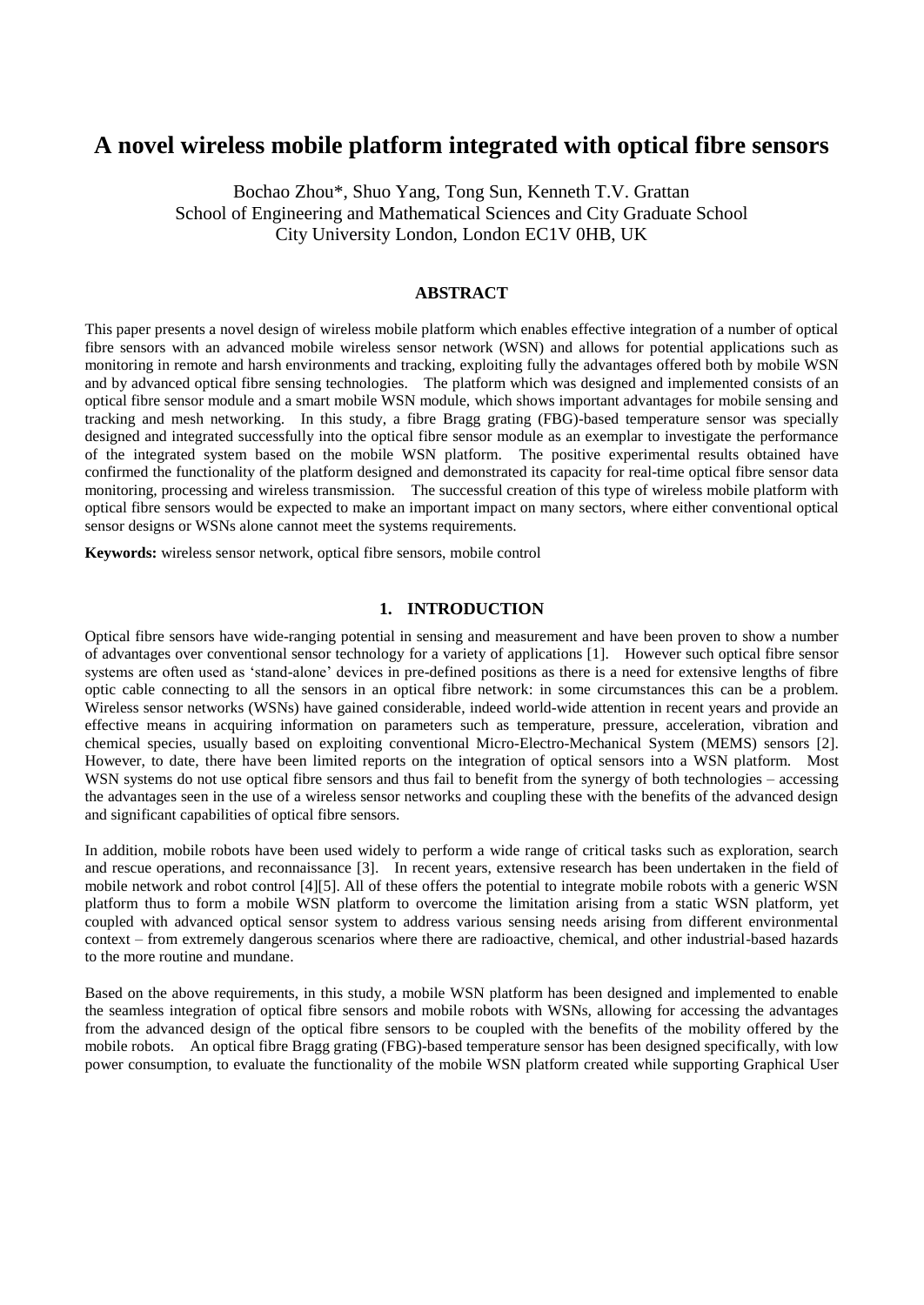Interface (GUI) software and robot control algorithms have been developed for sensor data monitoring and mobile robot controlling.

\*bochao.zhou.1@city.ac.uk; phone 0044-7403464794

#### **2. PLATFORM DESIGN AND IMPLEMENTATION**

#### **2.1. System overview**

The system designed in this programme comprises three key components: the mobile WSN platform, the base station and the data monitoring centre, which is illustrated schematically in Figure 1. Each mobile WSN platform was integrated with a WSN module, coupled to computing and group communication functionalities allowing for data transmission via multi-hop routing, an optical fibre sensor module with its in-build sensing capabilities and a mobile robot module which enables mobility of the platform and thus allowing the flexible in the sensing performance. The base station was used to collect the sensor data and then to transmit these data to a data monitoring centre for further recording, processing and display, which is based on Graphic User Interface (GUI) software and database system.



Figure 1. System architecture of the WSN platform for the optical fibre sensors.

#### **2.2. Mobile WSN platform and optical fibre temperature sensor**

Figure 2 (a) shows the detailed design of the mobile WSN platform. The platform contained three key components: the WSN module comprising of a transceiver (CC2431, Texas Instruments Inc) with a build-in location engine, an MCU (MSP430F5437, Texas Instruments Inc), an analogue-to-digital converter (ADC) and a power source for data processing and network communication, the mobile robot module which includes an off-the-shelf robot from Active Robots Ltd integrated with a robot controlling module (video camera module etc.) and the optical fibre sensor module consisting of a SLED light source (1550nm, Dense Light), a circulator (4 ports, JDS Fitel), an InGaAs photodiode (Thorlabs) and two fibre Bragg gratings (FBGs) with the same Bragg wavelength (1550nm) – this is illustrated in Figure 2 (b). FBG2 acts as a temperature sensor as its Bragg wavelength shifts as a function of temperature and FBG1, located at the other port of the circulator, is used as a reference and located at a fixed temperature.

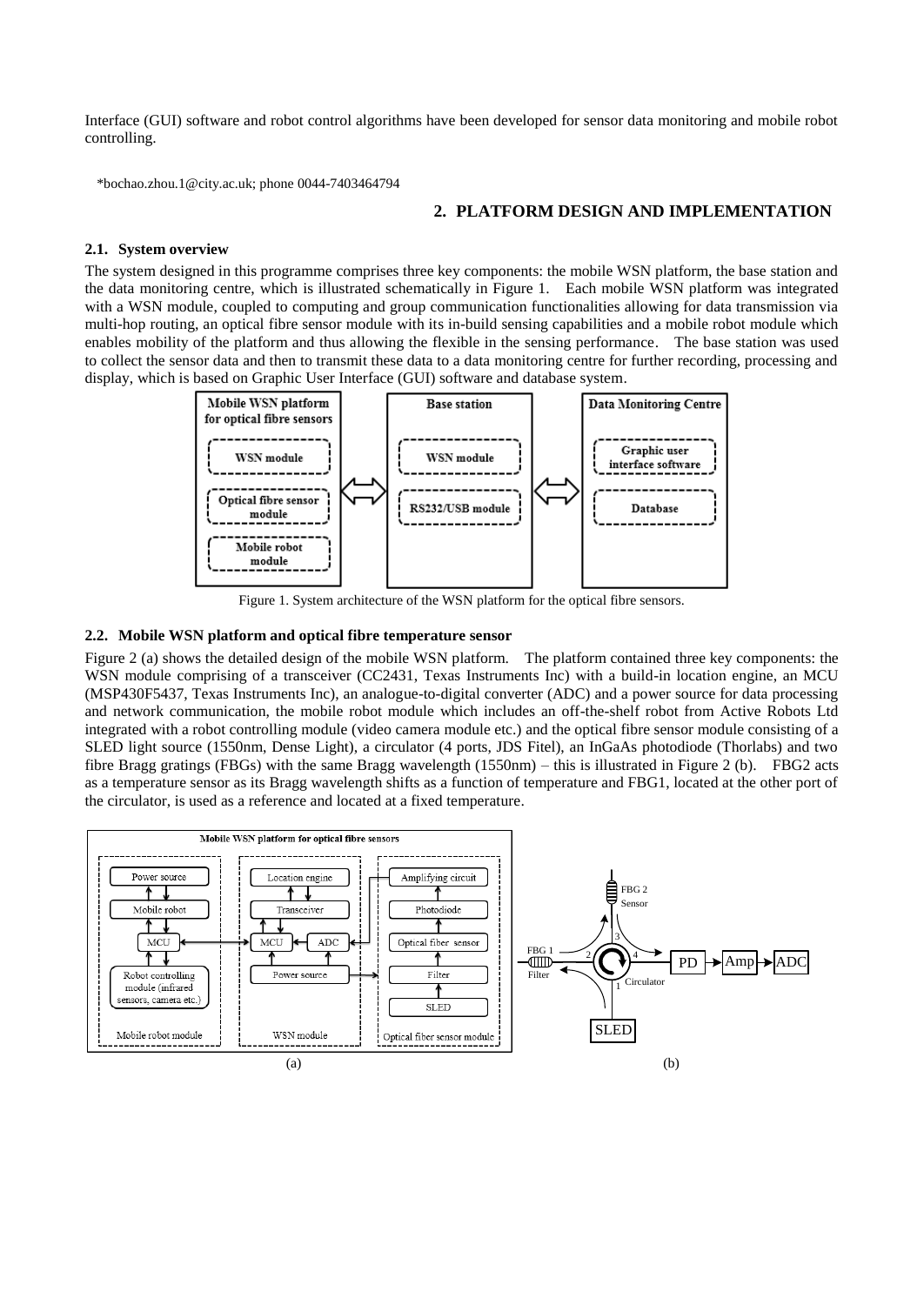Figure 2. (a) Schematic of mobile WSN platform for the optical fibre sensors; (b) Schematic diagram of the optical fibre sensor module.

Figure 3 (a) shows close-up photographs of the WSN module fully integrated with optical fibre sensor module, while the mobile robot module is illustrated in Figure 3 (b).



Figure 3. Photographs of the integrated platform: (a) WSN module fully integrated with optical fibre sensor module; (b) mobile robot module integrated with a video camera and a WSN TI mote.

#### **2.3. GUI software and robot control**

The ZigBee standard is specifically targeted for wireless sensor network applications for reliable, low-power and remote monitoring and control and thus was chosen for this application to set-up the wireless network supporting self-healing mesh networking. At the data monitoring centre, GUI software was designed and developed using Microsoft Visual Studio 2010 for device configuration, commissioning of networks, linking devices, control of the WSNs and mobile robots, sensor data processing and display including the location and real-time camera video information.

As for the robot control, localization is of critical importance since sensing data are of more limited value if the location information is unknown, as it may be in various applications [6]. In this study, a RSSI (Received Signal Strength Indicator) localization algorithm is adopted and implemented in the robot controlling module. The physical location of the static reference nodes combined with RSSI value, which is an important parameter related to the performance of RF transmission, is used to calculate the estimated position information of the targeted blind nodes, while a real-time video camera is integrated to enhance the capability of mobile robot control.

#### **3. EXPERIMENTAL STUDY AND RESULTS**

To evaluate the performance of the mobile WSN platform thus developed, two separate elements of the work were considered: the communication with the optical fibre temperature sensor mounted on the robot through the WSN module as illustrated in Figure 2 (a) and a practical field test of the robot controlled using the localization algorithm and the realtime information obtained from the video camera as shown in Figure 3(b).

#### **3.1. Evaluation of the WSN platform integrated with optical fibre sensors**

Figure 4 shows the experimental data collected from the platform when the optical fibre sensor probe was placed into a temperature chamber with temperature varies from 20℃ to 80℃. The dynamic response of the sensor obtained from the WSN platform is displayed in the data monitoring centre. It was noticeable that the signal intensity decreased with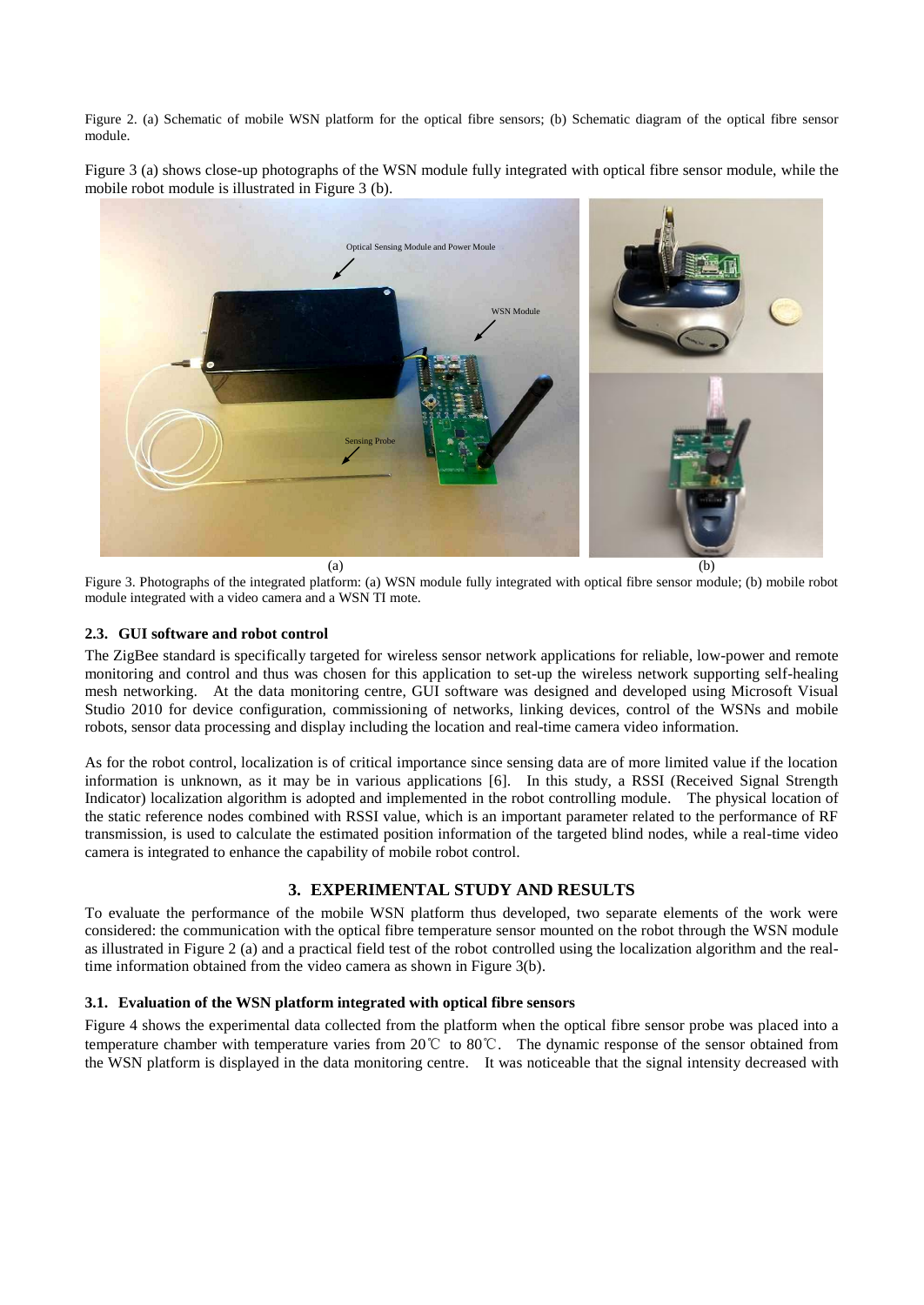the increase of temperature, varied from 20℃ to 80℃. The result shows clearly the successful integration of the optical fibre sensor into the WSN platform.

#### **3.2. Field test of the mobile robot**

The field test was designed to simulate typical practical application scenarios where the mobile robot is sent to a point of interest in order for a measurement to be made and this reported back to the investigators, giving both the location of the robot/sensor and the sensor data received at that specific position.



Figure 4. Dynamic response of the WSN platform integrated with the optical fibre temperature sensor (FBG2) when it is subjected to different temperature conditions.